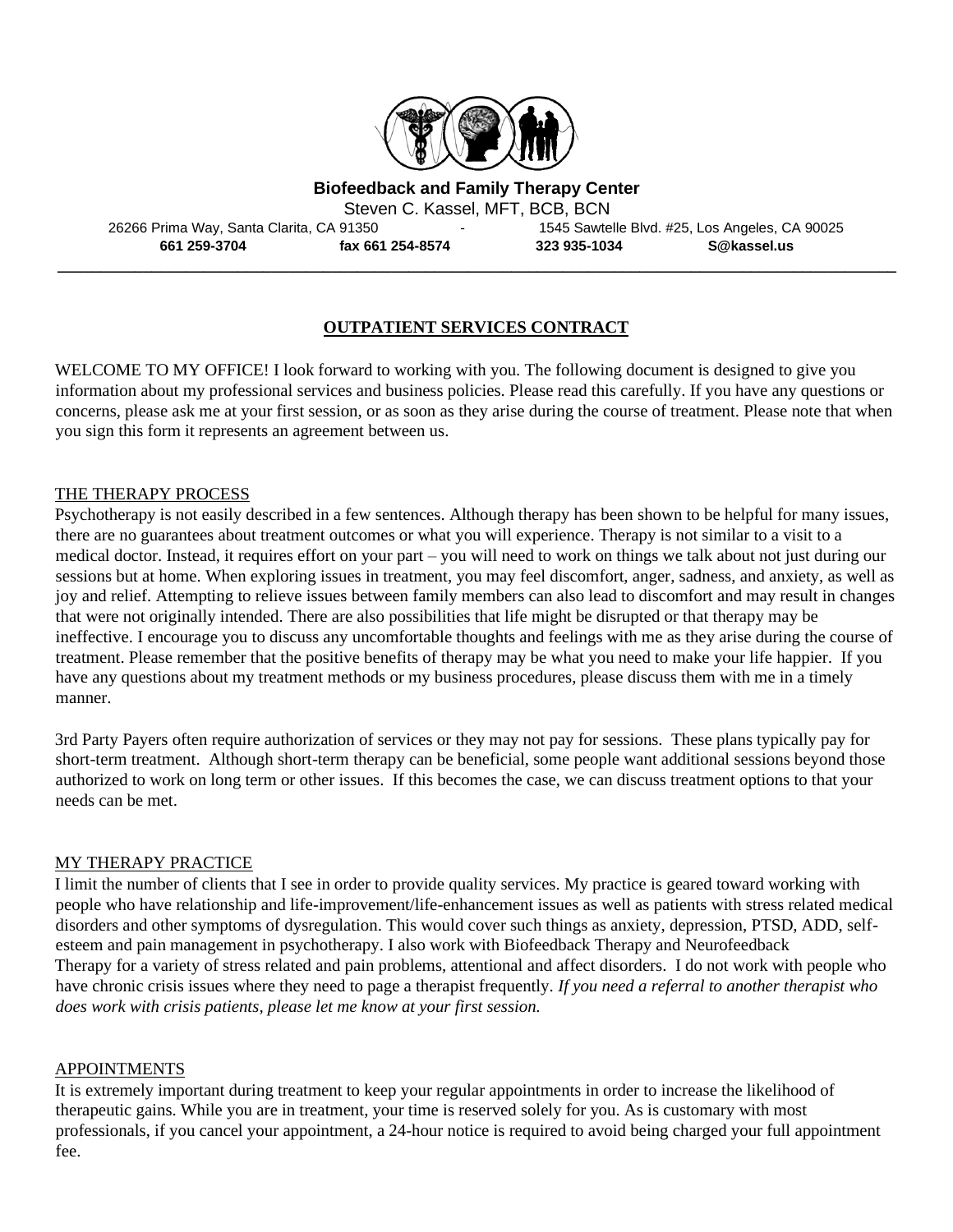My financial and cancellation policies are a necessary part of my maintaining reasonable fees for professional services and for availability to others in need. Third party payors will not pay if you do not show for an appointment. This means that you must pay it.

# FINANCIAL POLICIES and THIRD-PARTY REIMBURSEMENT

Payment in full is requested at each session, unless we make other arrangements or you have third party coverage. Payment is expected at the beginning of session so as to avoid interrupting the flow of treatment. If your check "bounces" and is returned by the bank for insufficient funds, you are responsible for making payment in full and for any bank fees. If unusual circumstances of financial hardship develop please let me know so that we may discuss possible payment options. If your third-party payer changes their mind and decides not to pay, and this can happen for a number of reasons such as the policy has ended, the company has been sold to another company or the health plan employee misrepresented coverage, it is your responsibility to pay the balance of the account.

If you request, I will complete insurance forms in your behalf and give them to you so that you may bill your insurance company directly. **Insured's or Authorized Person's signature below will authorize payment of benefits to Steven C. Kassel, MFT for services rendered.** 

# TELEPHONE & OTHER PROFESSIONAL CONSULTATIONS

Professional fees for psychotherapy are \$170.00 in SCV and \$180.00 in West L.A.; for Biofeedback Therapy \$175.00 in SCV and \$185.00 in West L.A.; and for Neurofeedback Therapy are \$110 in SCV and \$120 in West L.A. Interpersonal Biofeedback is charged at \$300. Telephone consultations are charged at quarter-hour segments (based on \$170.00 per 45 minute session in all offices, payable through the mail or at the time of your next session as third party payers do not pay for this work. For professional consultations with people with whom you have asked or allowed me to speak (physicians, attorneys, schoolteachers, therapists, etc.), I charge in quarter-hour segments and the \$170 rate applies as well. I also charge for time writing letters/reports about your case or reading extensive reports. I will notify you about these charges before beginning these activities. These are charges that health plans usually do not cover.

*If you become involved in legal proceedings that may require my participation, you will be expected to pay for my professional time even if I am called to testify by another party. My fees for court appearances or other legal proceedings are twice that my standard office fee and also charge for the time it takes to drive to the destination.* **I charge \$350.00/hr for anything related to court plus, \$2k per day flat rate for everyday that I have to be available for court, even if I don't speak or get called to only testify for 5 mins, payable 10 days in advance. Even with a subpoena, I always refuse to release records without consent. The only way I'll release records in a divorce or child custody case is if the Judge presiding over the case requests records. And then, only after I've had a private conversation with the judge in chambers. In addition, I am not available for morning appearances as I work late into the evening.**

# CONFIDENTIALITY

In general, all communication between a therapist and a client is confidential and protected by law and may not be revealed without your written permission. Confidentiality also protects children and adolescent clients. But there are a few exceptions in which I am legally and ethically obligated to break confidentiality. Please review these exceptions carefully and ask me any questions at your first session or as soon as they arise during the course of treatment.

- 1. In most but not all legal proceedings, you have the legal right to prevent me from giving information about your therapy. In certain legal situations, such as in a child custody case or when your emotional condition is an issue (for example, in a Worker's Compensation or personal injury case), the judge may order me to testify.
- 2. Disclosure is required when there is reasonable suspicion of child abuse/neglect, and dependent adult and elder abuse.
- 3. If a client is a danger to himself or others, I am required to take protective measures. This may include notifying a potential victim, contacting the police, or hospitalizing my client. If my client threatens to harm him/herself, I may need to seek hospitalization or contact family members or others who can provide protection.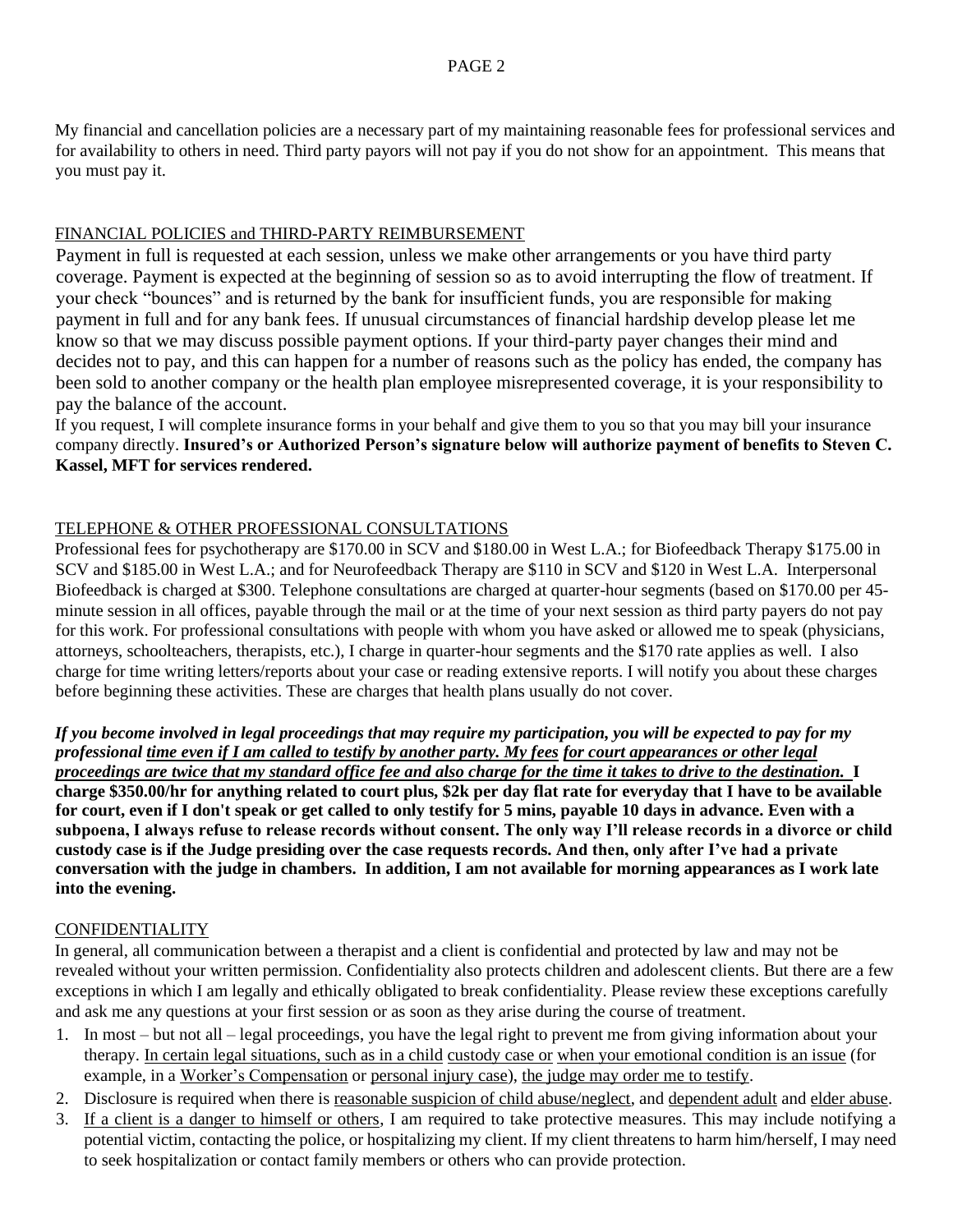If any of these above situations occur, I will make every reasonable effort to discuss my course of action with you prior to implementing it.

On occasion, it may be beneficial to your situation to consult other professionals about your case. During such a consultation, I make every effort to protect your identity. The consultant is also legally obligated to keep the information confidential.

Authorization for release of records or information is also given to Steven C. Kassel, MFT to discuss with your health plan information such as attendance, participation, progress, to permit continuity of care and to permit case management, claims management and processing of benefits.

# CONFIDENTIALITY WITH FAMILY AND COUPLES THERAPY

When working with family members and couples, I usually ask all parties to sign releases of information so that I may share relevant information and give important feedback to all those participating in treatment. In situations where *one*  family member or *one* partner requests that I release information about the family or couple's sessions, it is my policy not to release information unless all family members (or both members of the couple) sign an authorization allowing me to do so. 3<sup>rd</sup> Party Payer need to dates of service, billing codes and may need other information that will help them in completing payment or managing you case. I give them minimal information.

## TELEPHONE AND EMERGENCY COVERAGE

I have a telephone voice mail that is available at all times for routine messages. I collect my messages frequently and will make every attempt to return messages within 24 hours.

*If the rare instance that you have a life-threatening emergency, call 911 or go to the nearest emergency room for immediate assistance. Once you are at the hospital, please have the attending staff call me at (661) 259-3704 and I will give them any helpful information about your case (if you grant me the permission to do so).*

**Other helpful sources may include: Suicide Prevention Hotline – (213) 381-5111; County of Los Angeles Info Referral Line – (818) 501-4447; Alcoholics Anonymous (818) 988-3001; Al-anon (818) 760-7122 and The Behavioral Health Unit at Henry Mayo Newhall Memorial Hospital (661)-253-8954. In West L.A. you can reach Thalians Institute at Cedars-Sinai at 310 423-1040 and in Encino you can reach the psychiatric unit at Encino-Tarzana Regional Medical Center at 818-995-5156**

## VACATION COVERAGE

If I am out of town or otherwise unavailable, I will arrange for a qualified professional to cover for me while away. Simply check my office voicemail for additional information about who to contact. I will also let my clients know in advance when I will be out of the office (unless an emergency situation arises, such as a sudden illness or family emergency).

## TERMINATION OF TREATMENT

You have the right to terminate treatment at any time. However, if you are dissatisfied with my services or have questions about my treatment methods, I invite you to discuss them with me as soon as possible. If you decide to stop treatment with me, I will be happy to give you the names and telephone numbers of other therapists in order to ensure a smooth transition of your care.

Therapists also have the right to terminate therapy under certain circumstances – for example, if a client is not benefiting from treatment after a reasonable length of time or if a client could benefit more from receiving treatment elsewhere. At times, during the course of treatment, additional issues come to light which would best be addressed by another therapist